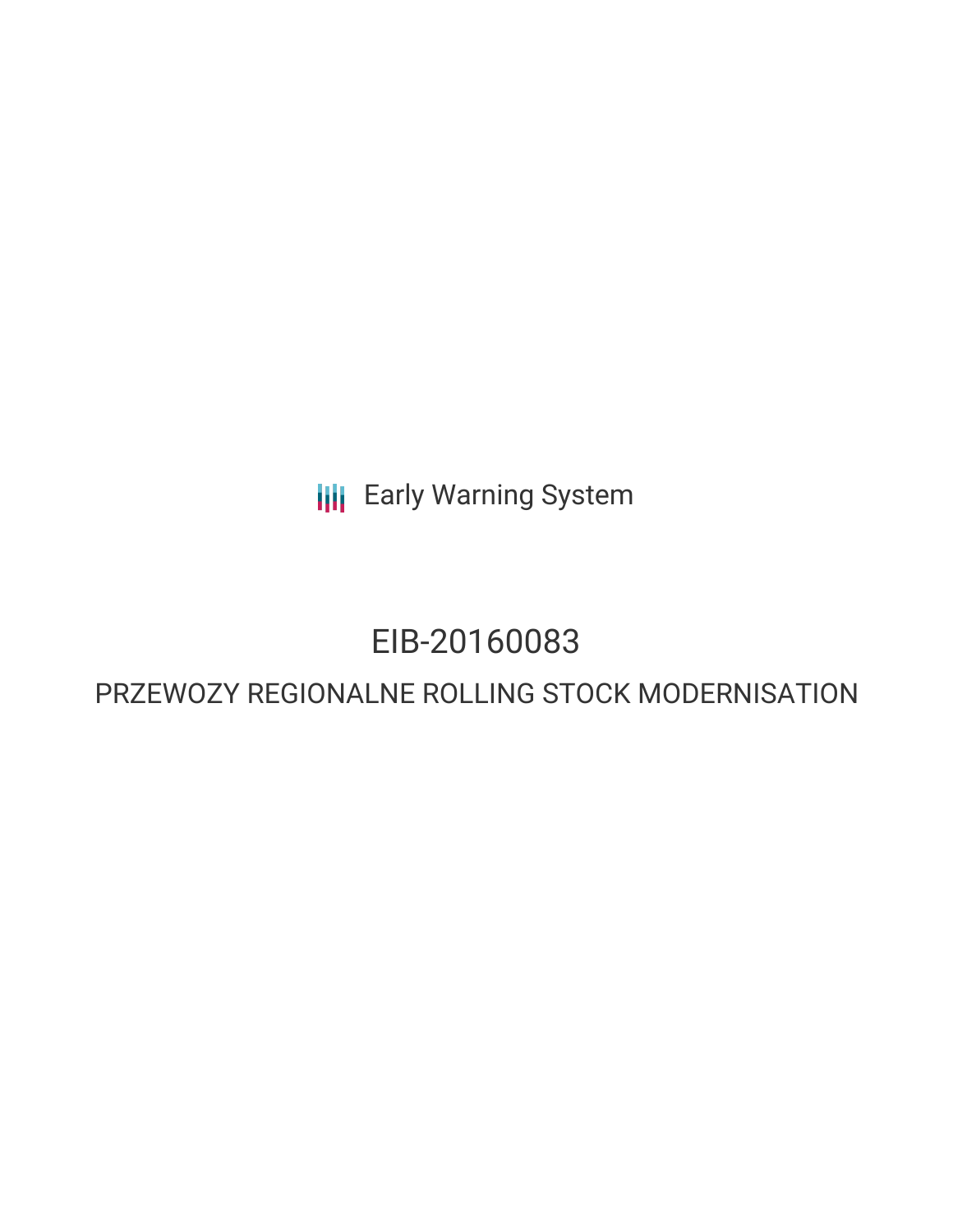

#### **Quick Facts**

| Countries                      | Poland                         |
|--------------------------------|--------------------------------|
| <b>Financial Institutions</b>  | European Investment Bank (EIB) |
| Status                         | Approved                       |
| <b>Bank Risk Rating</b>        |                                |
| <b>Voting Date</b>             | 2016-12-20                     |
| <b>Borrower</b>                | PRZEWOZY REGIONALNE SP ZOO     |
| Sectors                        | Transport                      |
| <b>Investment Amount (USD)</b> | $$51.47$ million               |
| <b>Project Cost (USD)</b>      | \$119.73 million               |
|                                |                                |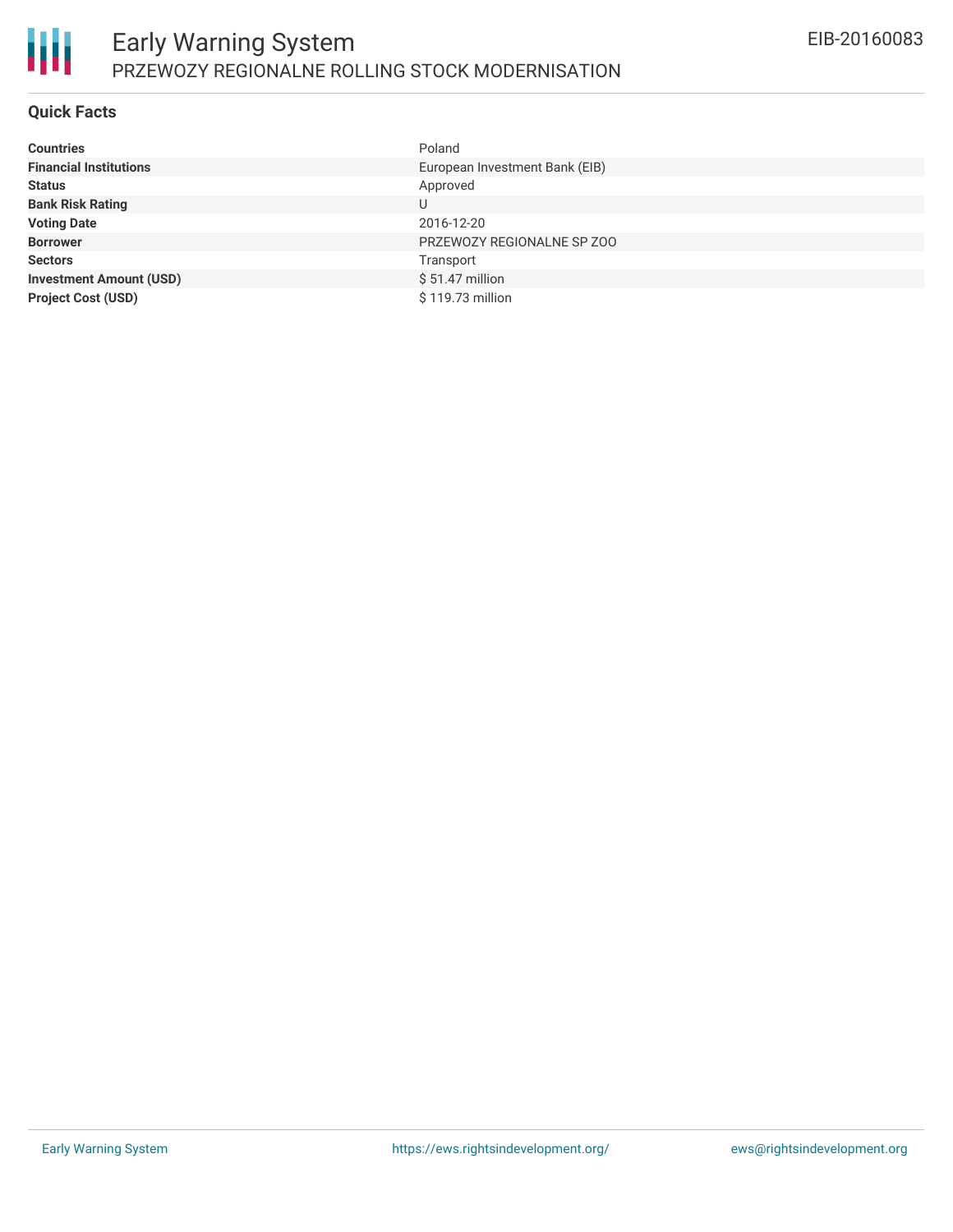

### **Project Description**

This project involves the purchase of new and modernisation of existing rolling stock for Przewozy Regionalne, a regional rail passenger operator.

The project concerns three components: (1) the modernization of about 40 Electrical Multiple Units, generally in three car trainsets; (2) the purchase of about 7 new EMUs generally in 4 or 2 car trainsets; and (3) the purchase of about 3 new Diesel Multiple Units in three car trainsets.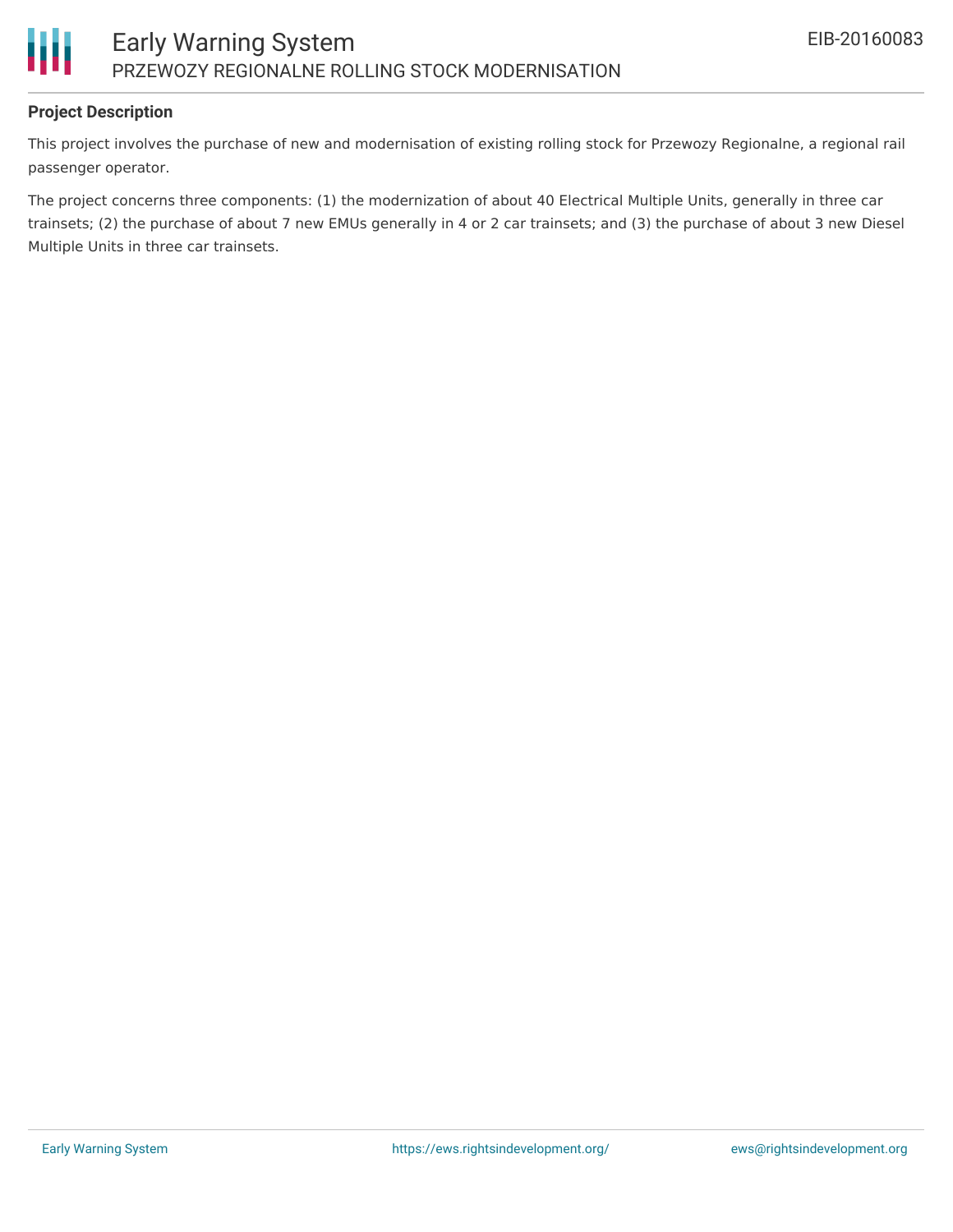

### **Investment Description**

European Investment Bank (EIB)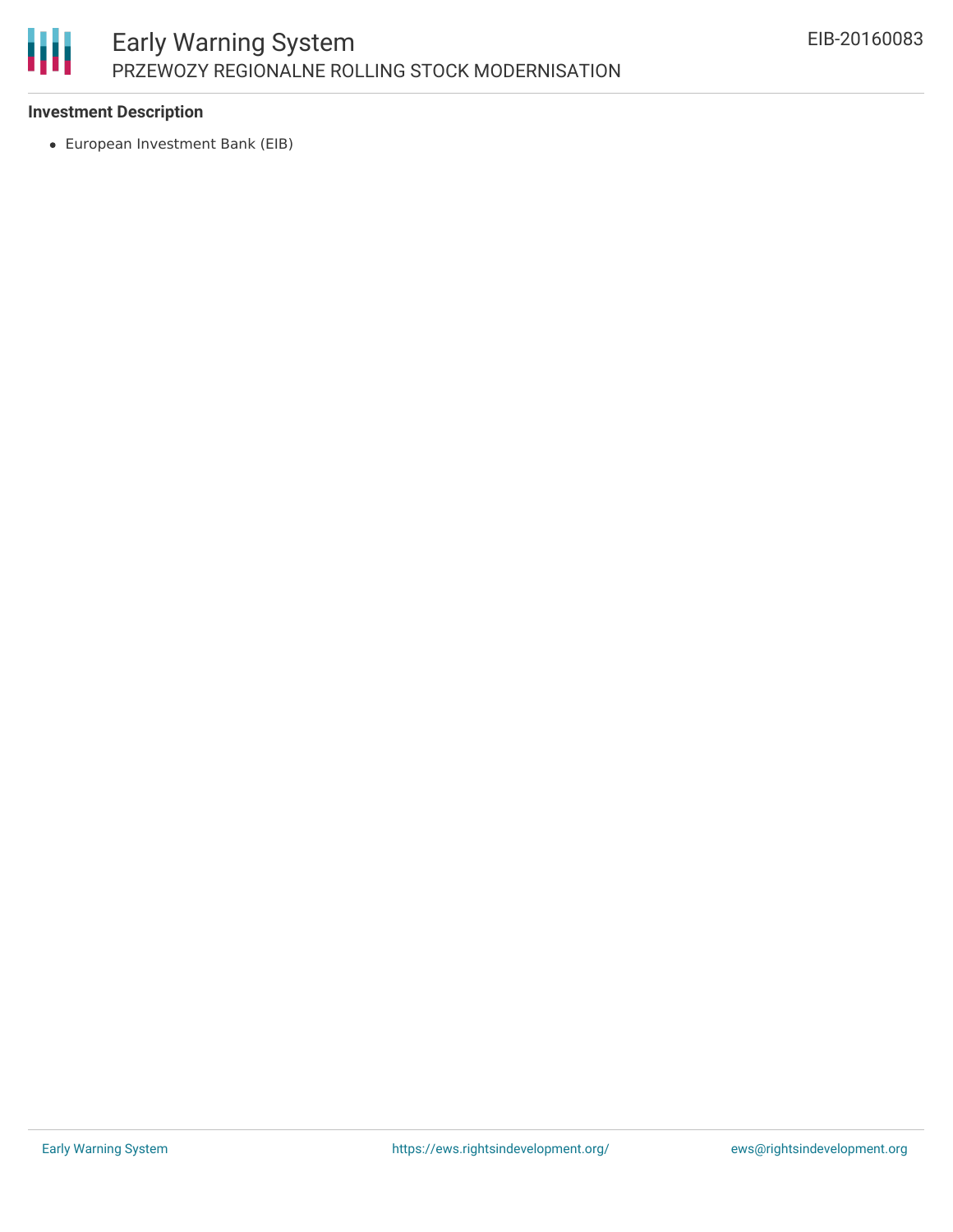### **Contact Information**

\*No project contacts available at the time of disclosure.\*

#### ACCOUNTABILITY MECHANISM OF EIB

The EIB Complaints Mechanism is designed to facilitate and handle complaints against the EIB by individuals, organizations or corporations affected by EIB activities. When exercising the right to lodge a complaint against the EIB, any member of the public has access to a two-tier procedure, one internal - the Complaints Mechanism Office - and one external - the European Ombudsman. A complaint can be lodged via a written communication addressed to the Secretary General of the EIB, via email to the dedicated email address complaints@eib.org, by completing the online complaint form available at the following address: http://www.eib.org/complaints/form, via fax or delivered directly to the EIB Complaints Mechanism Division, any EIB local representation office or any EIB staff. For further details, check:

http://www.eib.org/attachments/strategies/complaints\_mechanism\_policy\_en.pdf

When dissatisfied with a complaint to the EIB Complaints Mechanism, citizens can then turn towards the European Ombudsman. A memorandum of Understanding has been signed between the EIB and the European Ombudsman establishes that citizens (even outside of the EU if the Ombudsman finds their complaint justified) can turn towards the Ombudsman on issues related to 'maladministration' by the EIB. Note that before going to the Ombudsman, an attempt must be made to resolve the case by contacting the EIB. In addition, the complaint must be made within two years of the date when the facts on which your complaint is based became known to you. You can write to the Ombudsman in any of the languages of the European Union. Additional details, including filing requirements and complaint forms, are available at: http://www.ombudsman.europa.eu/atyourservice/interactiveguide.faces